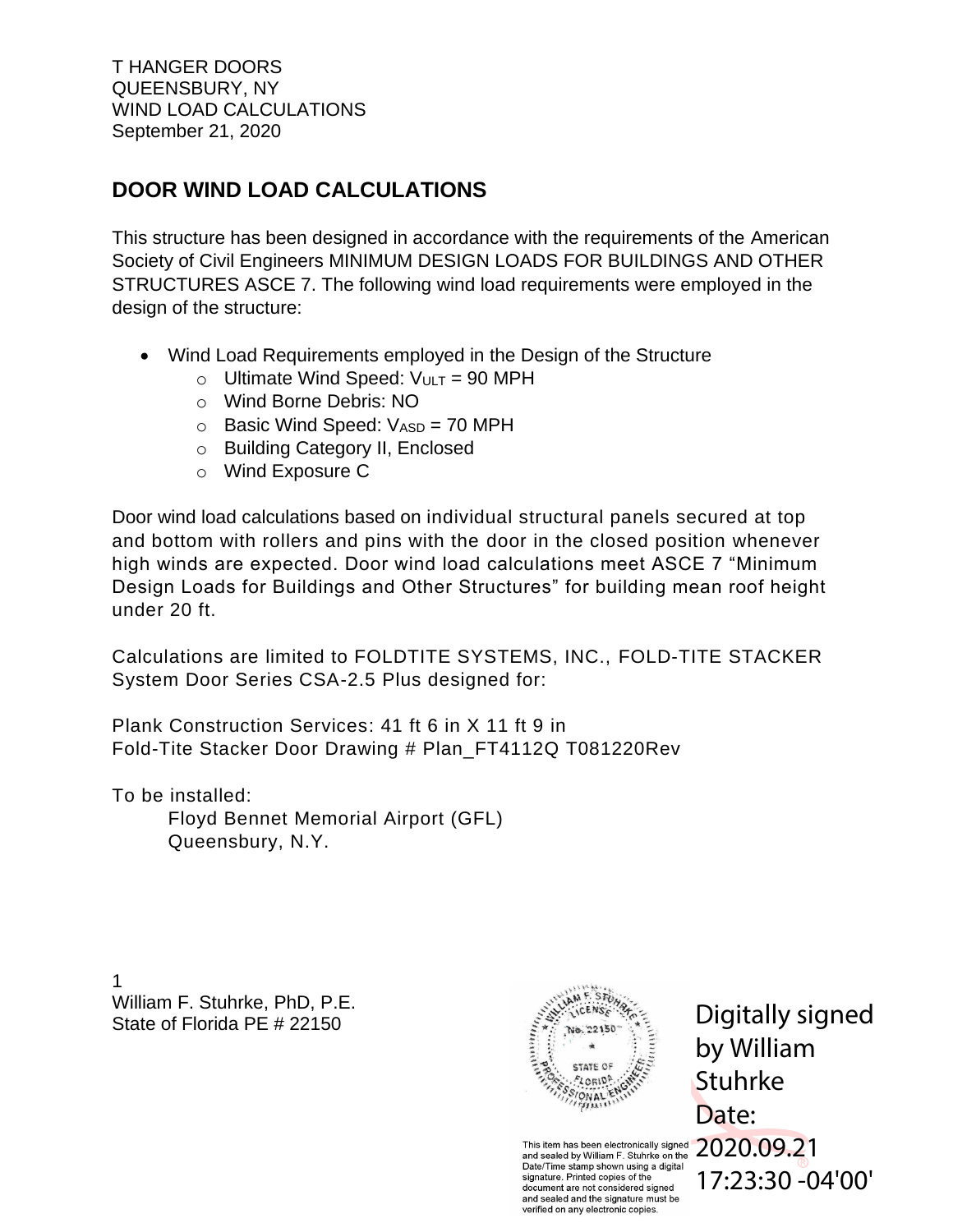#### **WIND LOAD PRESSURE**

Ultimate Wind Speed  $V_{ULT}$  = 90 MPH

Velocity pressure exposure coefficient exposure C (ASCE 7 Table 6-5)

 $K_z = 0.85$ 

Topographic Factor (ASCE 7 Eq. 6-1, Figure 6-2, no hill or escarpment)

 $K_{ZT} = 1.0$ 

Directionality Factor (ASCE Eq. 6-1, Table 6.6)

 $K_D = 0.85$ 

Importance Factor  $II = 1.00$ 

Velocity pressure (ASCE 7 Eq. 6-13)

 $Q_Z = 0.00256 \cdot K_Z \cdot K_{ZT} \cdot K_D \cdot V^2 \cdot I$ 

 $Qz = 15.0$  lb  $\cdot$  ft/ft<sup>2</sup>

External pressure coefficient (ASCE 7 Figure 6-5A)

Positive: 0.7, Negative:  $-0.8$  Gcp =  $-0.8$ 

Internal pressure coefficient enclosed (ASCE 7 Table 6-7)

Positive: 0.18, Negative:  $-0.18$  GC<sub>PI</sub> = 0.18

#### **DESIGN WIND PRESSURE (MAX.)**

Components and cladding, mean building height under 60 ft

 $P = -Q_Z \bullet (GC_P - GC_{PI})$  $P = 14.7$  lb • ft/ft<sup>2</sup>

## **ASD WIND LOAD FACTOR**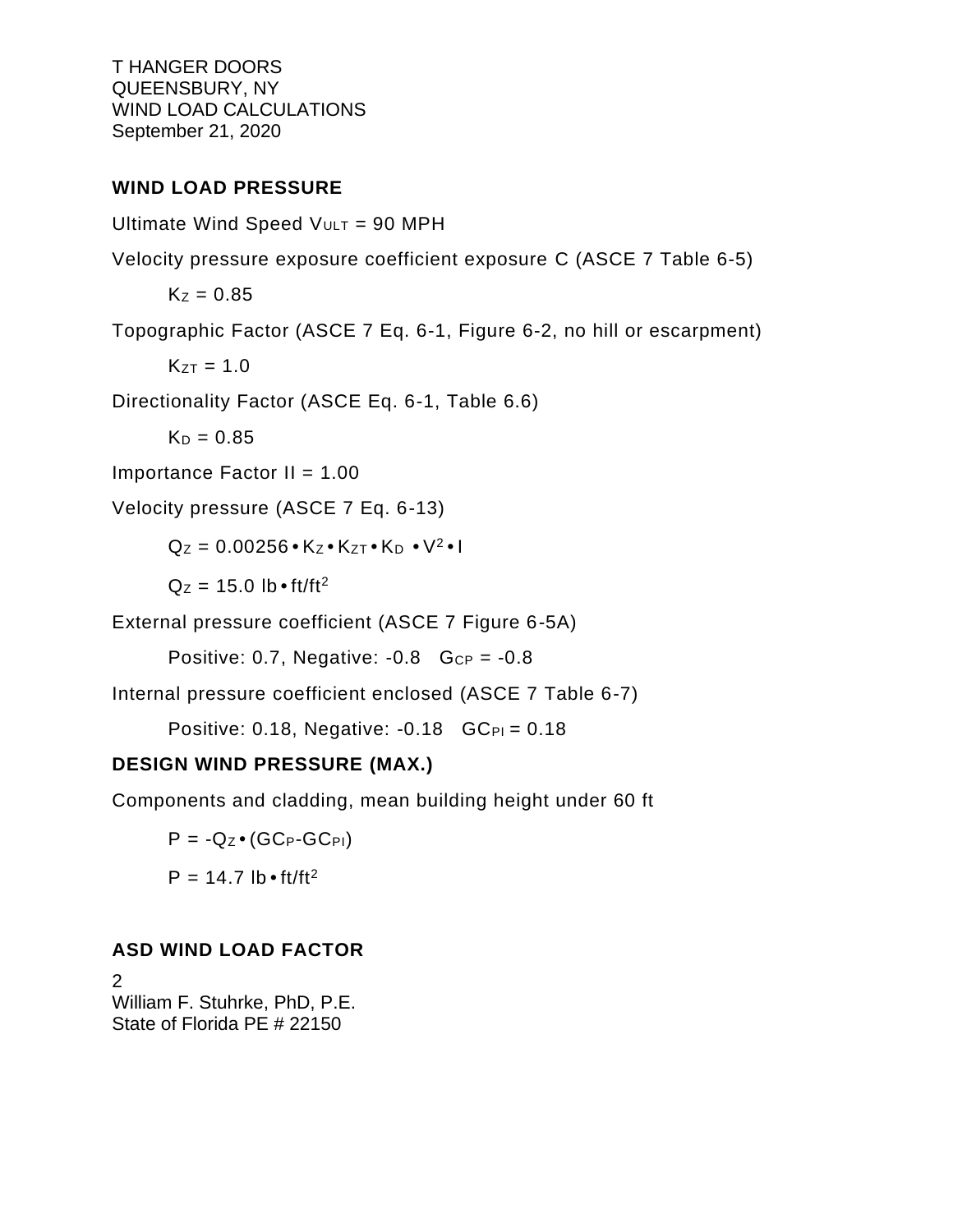$P_{ASD} = 0.6 \cdot P$ 

 $P_{ASD} = 8.8$  lb  $\cdot$  ft/ft<sup>2</sup>

### **CRITICAL STRUCTURAL CONDITION**

The critical structural condition for the door is the bending of the vertical members on the sides of the individual door panels. The critical panels are the center panels.

Panel Clear Span Height

 $H = 11$  ft 7 in  $H = 139$  in

Panel Width

 $W = 3$  ft 4.25 in

 $W = 40.25$  in

Load on Vertical Edge Members

$$
L = P_{ASD} \cdot W/2
$$

$$
L = 14.76 lb \cdot ft/ft
$$

$$
L = 1.23 lb \cdot ft/in
$$

Moment on Vertical Edge Member

 $M_{MAX} = L \cdot H \cdot H / 8$ 

 $M_{MAX} = 2,971$  lb • in

Edge Member Properties

The edge member is an aluminum extrusion from KEYMARK CORPORATION, die number T-S55472, Aluminum Alloy 6063 T-5 for FOLDTITE SYSTEMS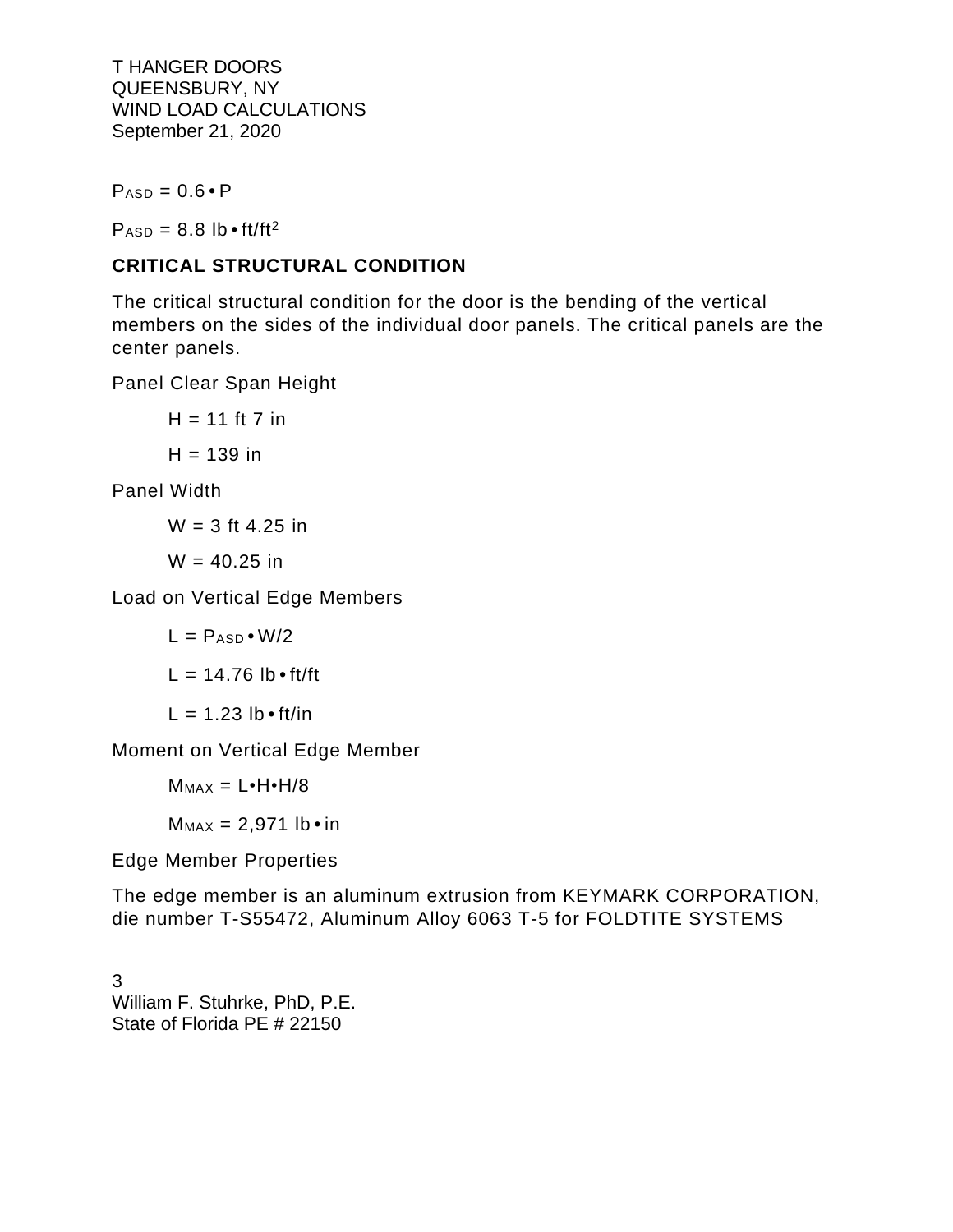#CSA-2.5 VERTICAL. The member has the following properties according to the KEYMARK CORPORATION.

$$
1x = 0.478 \text{ in}^4
$$

$$
1y = 0.208 \text{ in}^4
$$

$$
Sx = 0.359 \text{ in}^3
$$

$$
Sy = 0.159 \text{ in}^3
$$

Aluminum Properties Alloy 6063 T-5

 $F_{\text{YALLOWABLE}} = 14,000 \text{ lb} / \text{ in}^2$ 

Moment Allowable

 $M$ ALLOWABLE =  $S_X \cdot F_Y$ 

 $M$ ALLOWABLE = 5,026  $lb \cdot in$ 

#### **THEREFORE, THE MEMBER IS ADEQUATE**

#### **HANGER BOLTS AND LOCK PINS**

Loading on Hangers

Door Width (DW)

 $DW = 41$  ft 6 in

Door Height (DH)

 $DH = 11$  ft 9 in

Hanger Spacing (HS)

 $HS = 4$  ft 0 in

Lock Pin Spacing (LPS)

LPS =  $5$  ft 11.2 in

4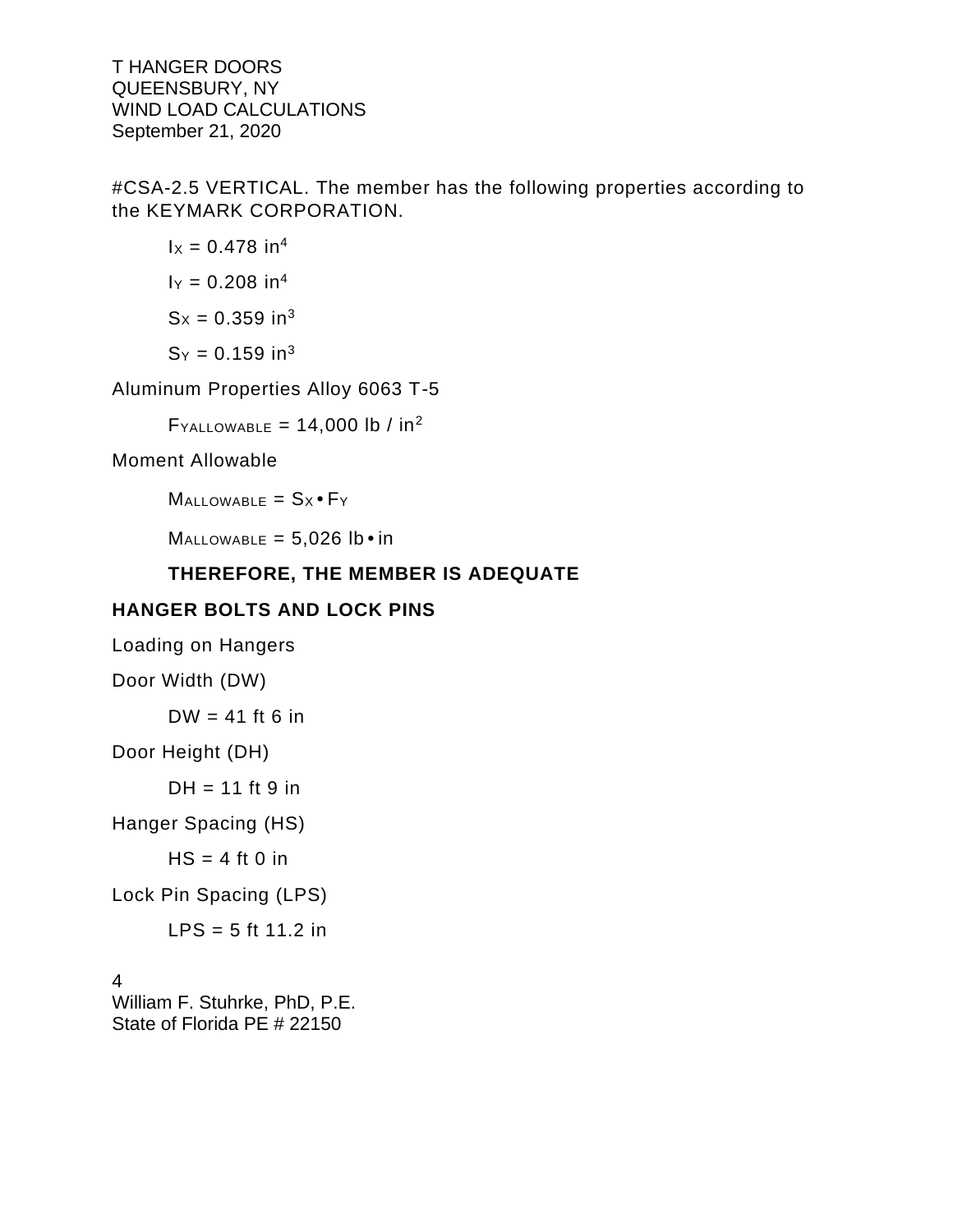Drop Pin Spacing (DPS)

 $DPS = 4$  ft 7.3 in

Number of Pins  $= 8$ 

Door Weight (DW)

 $DW = 1.99$  lb/in

Wind Loading (P)

 $P = 8.8$  lb  $\cdot$  ft/ft<sup>2</sup>

Dead Load / Hanger (DLH)

 $D L H = 171.7$  lb  $\cdot$  ft

Wind Load at Verticals (WLV)

 $WLV = 711 lb \cdot ft$ 

HANGER BOLTS, LOCK PINS LOADING & SIZE

Load capacity of threaded hanger rods/bolts, based on an allowable bolt stress (ABS) of  $60,000$  lb  $\cdot$  ft/in<sup>2</sup> Grade 5

Bolt Length =  $7.00$  in, Bolt Diameter =  $5/8$  in

Bolt Area =  $0.20$  in<sup>2</sup>, Max Allowable Load =  $12,200$  lb  $\cdot$  ft

Bolt Stresses for Applied Loads

Axial Tension Stress (ATS) = DLH/BA

 $ATS = 858.5 lb/in<sup>2</sup>$ 

Shear Stress (SS) = WLV/BA

 $SS = 3,555$  lb/in<sup>2</sup>

Combined Stress